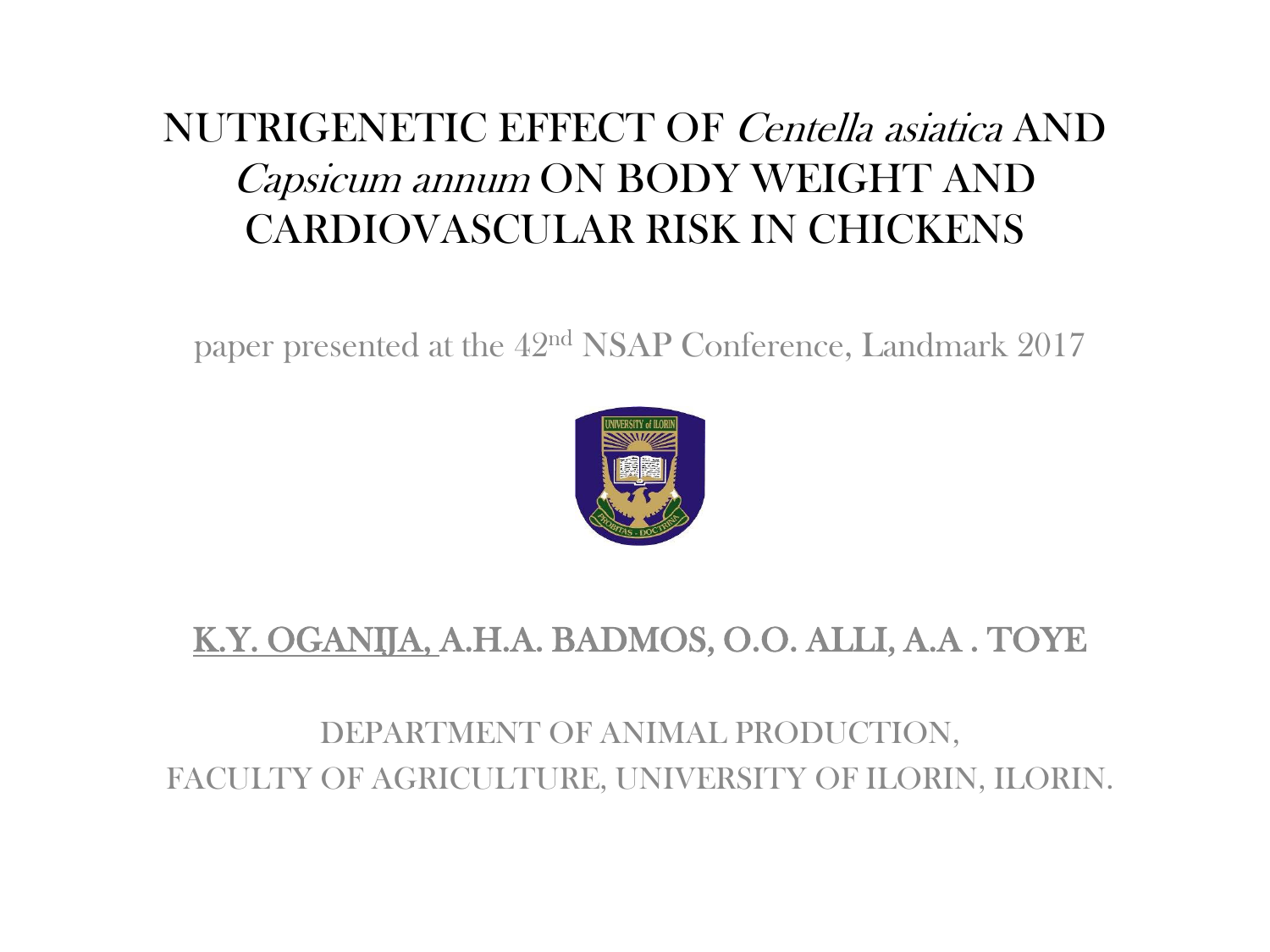## INTRODUCTION

- Broiler meat is popular because it is cheaper, more versatile and is perceived to give more health benefits than red meat.
- Effects of selection and breeding programmes (positive and negative)
- Combating the named effect through the use of natural products as against the synthetic is seen to be more attractive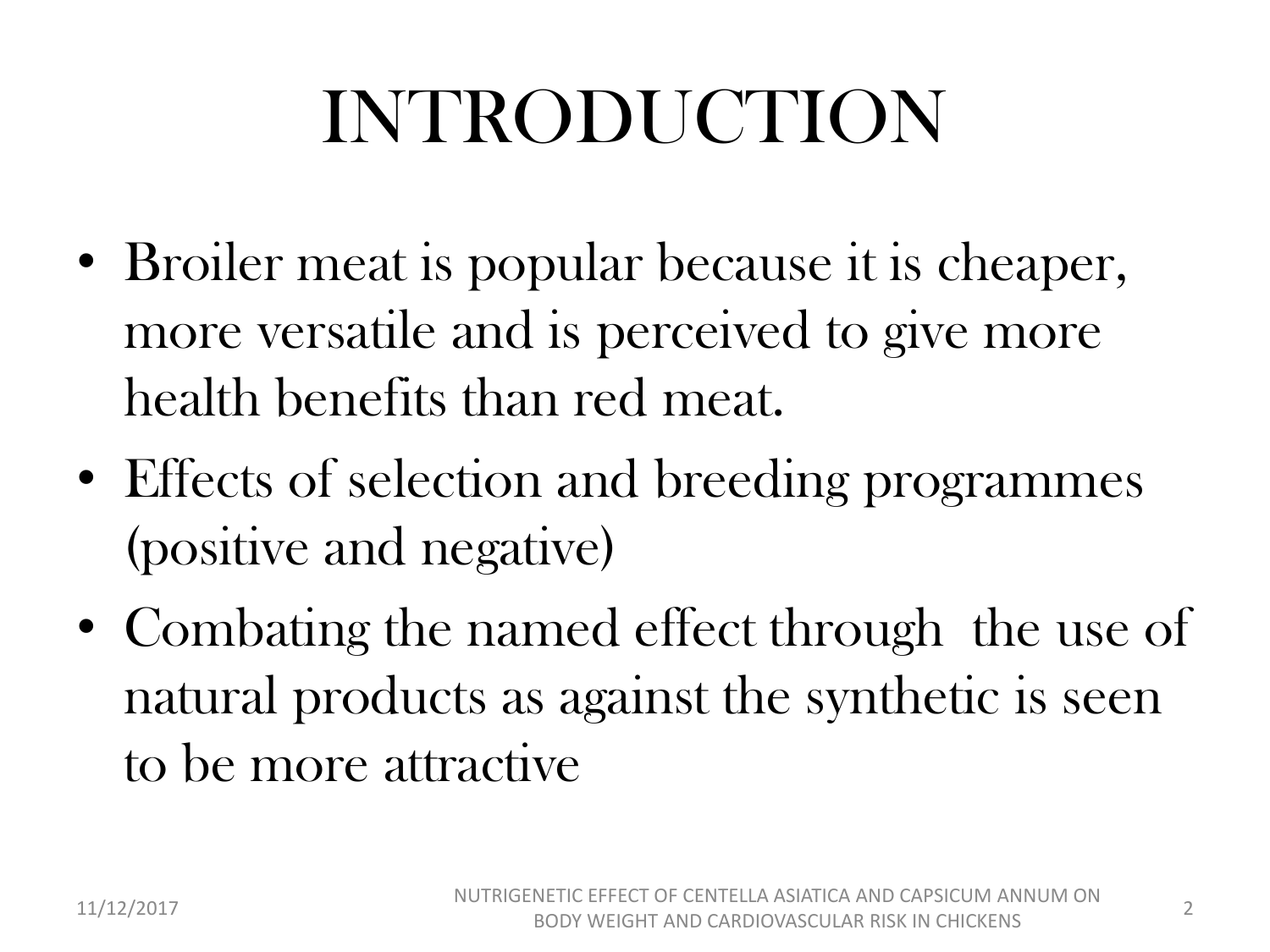## **OBJECTIVES**

- To examine the singular and combined effects of two botanicals (Centella asiatica and Capsicum annum) on cardiovascular risk with emphasis on physiological markers of metabolic syndrome (obesity, inflammation, insulin resistance and lipidemia ).
- To examine whether and to what extent the singular and combined effects of *Centella asiatica* and *Capsicum annum* were genotype dependent.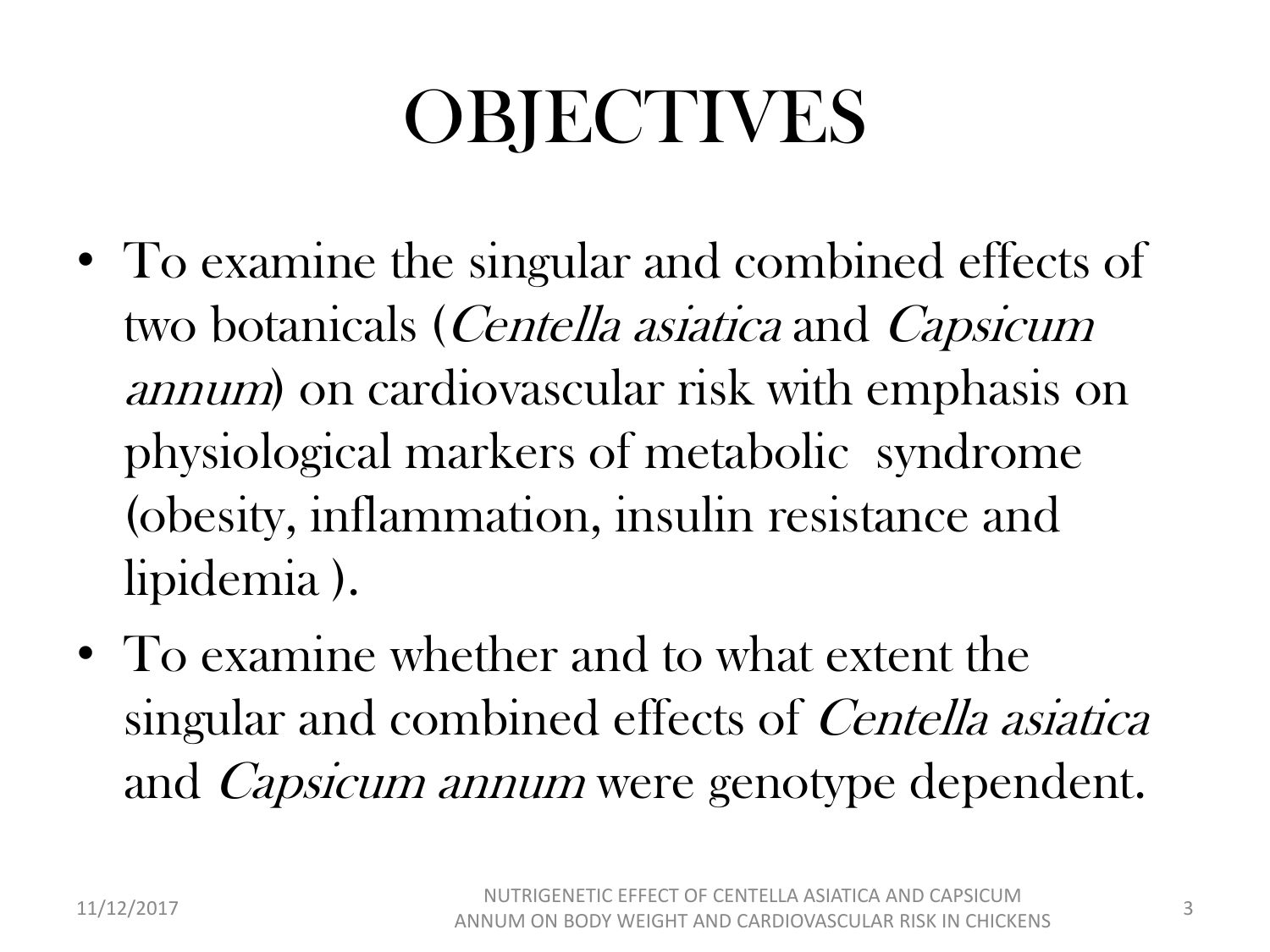## JUSTIFICATION

- Centella asiatica was examined because it contains asiaticoside which has anti inflammatory and antioxidant properties through which it may possibly reduce cardiovascular risk.
- Cayenne pepper was examined because it has antioxidant activity of about 172.00mgGAE/100g and can serve as scavenger of free radicals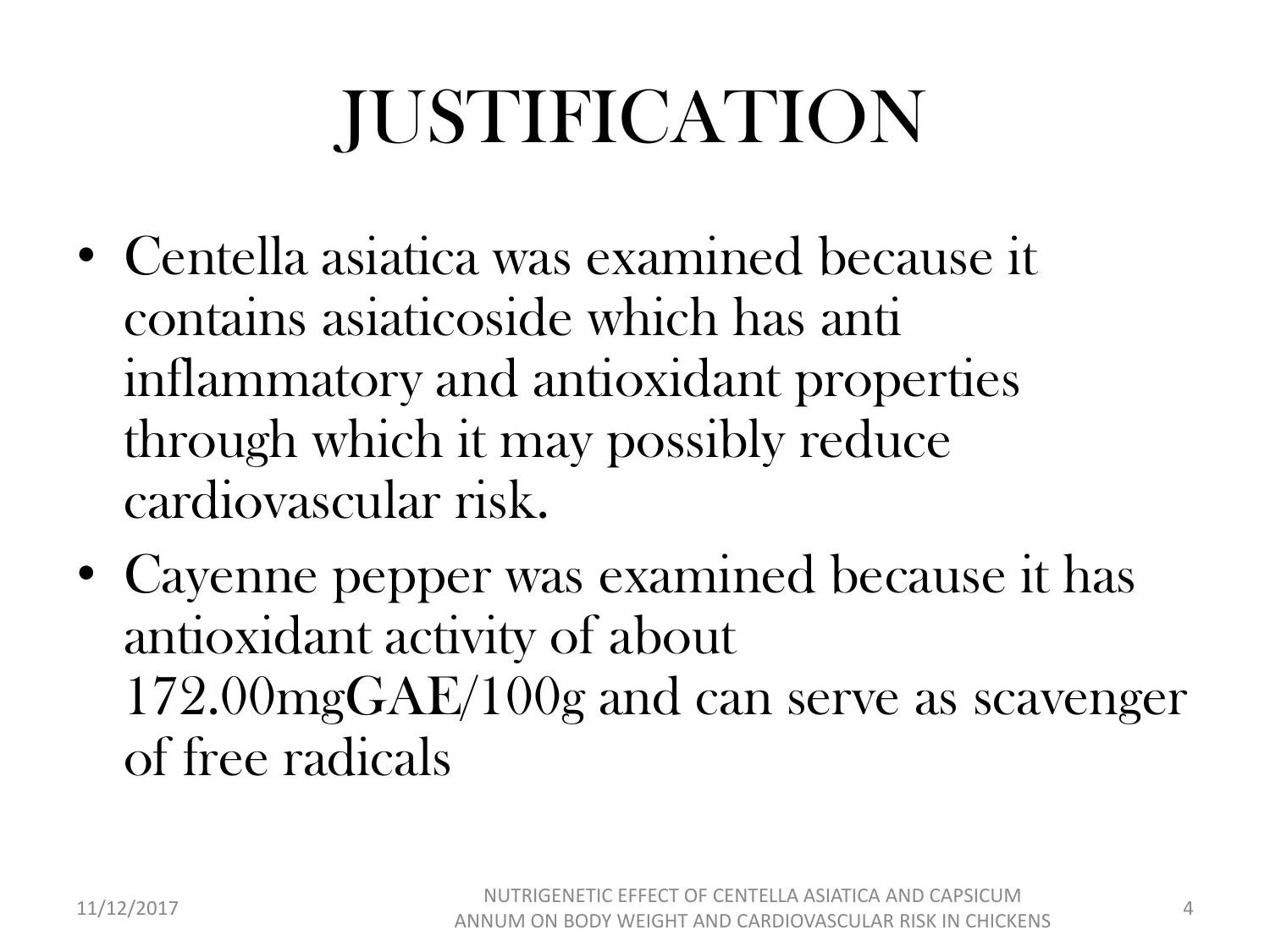## MATERIALS AND METHODS

• The research was conducted at the Teaching and Research Farm of the University of Ilorin and in accordance with the University's guideline for ethical treatment of experimental animals and complied with best practice within Institutional Animal Care and Use Committee (IACUC) guidelines.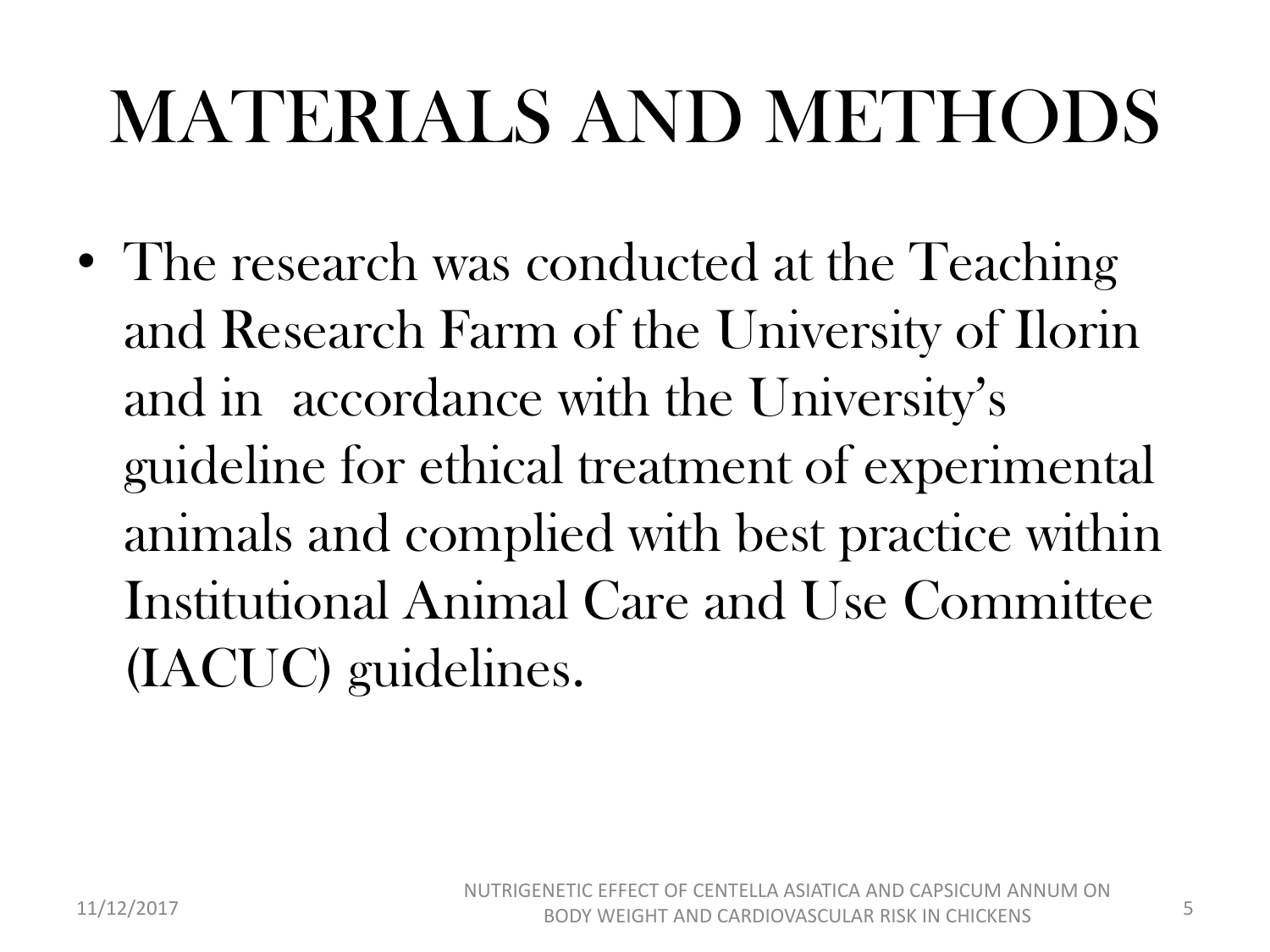## MATERIALS AND METHODS CONT'D

- 80 birds
	- 40 Marshal broiler chicks (mixed sexes)
	- 40 Harco black chicks from the layer genotype (mixed sexes); divided into 4 groups each
- Completely randomized experimental design
- $2 \times 2 \times 2$  factorial structure (genotype  $\times$  cayenne pepper  $\times$  Centella asiatica)
- 4 dietary groups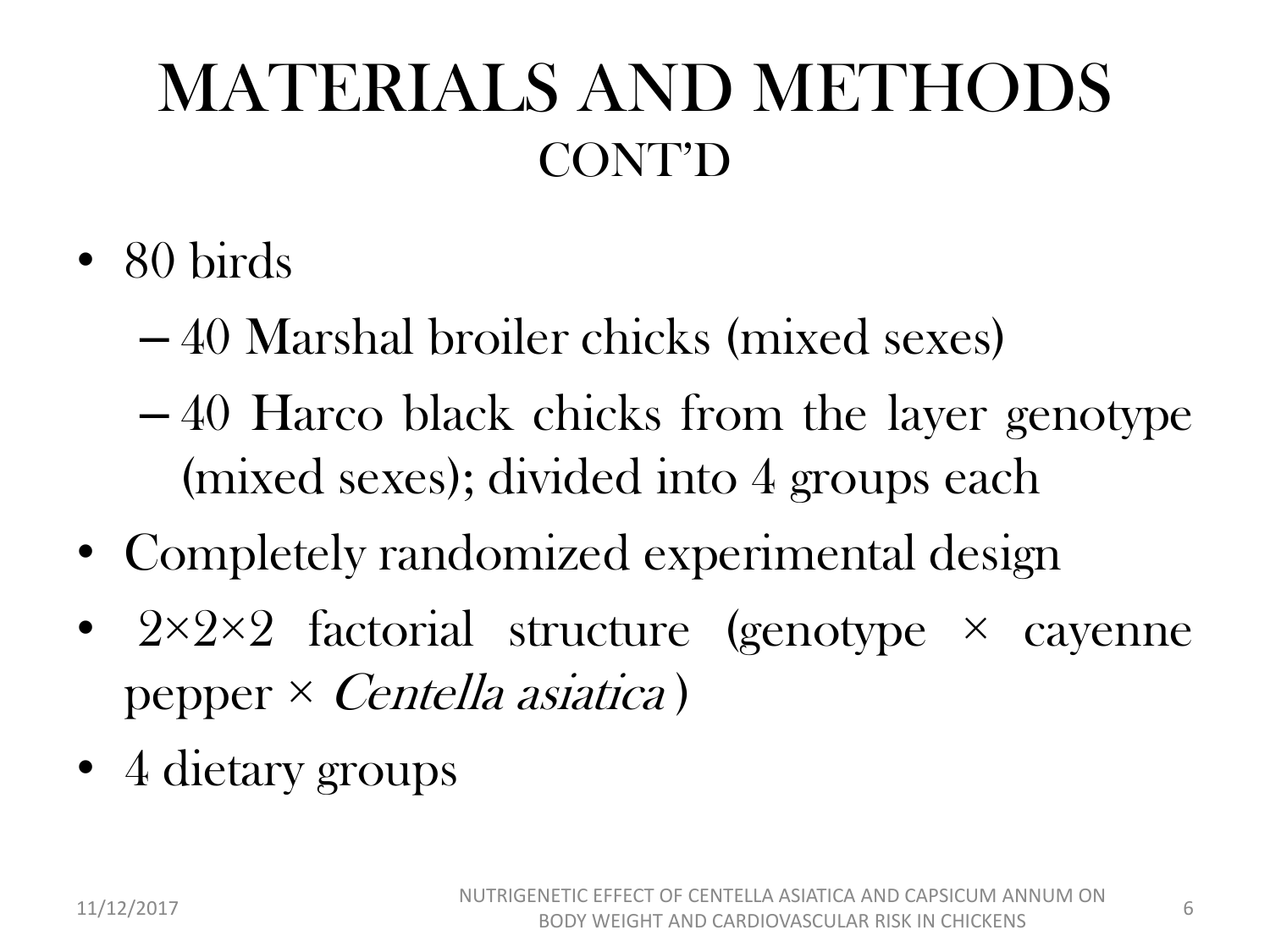## MATERIALS AND METHODS CONT'D

## DATA COLLECTION

- Body weight
- Intraperitoneal glucose tolerance test (IPGTT)
- Body Mass Index was calculated using the formula:

 $BMI = Body weight (g)/$ Body length (cm)²

(Mendeş et al., 2007)

- Haematology and serum biochemistry
- Statistical analysis

Factor effects (Genotype, Capsicum Annum and Centella asiatica) and the interactions were determined by statistical analysis of variance (ANOVA), within the General Linear Model (GLM) module of SPSS19. For each parameter measured, significantly different means was separated by the use of the Duncan's Multiple Range procedure (SPSS19, IBM).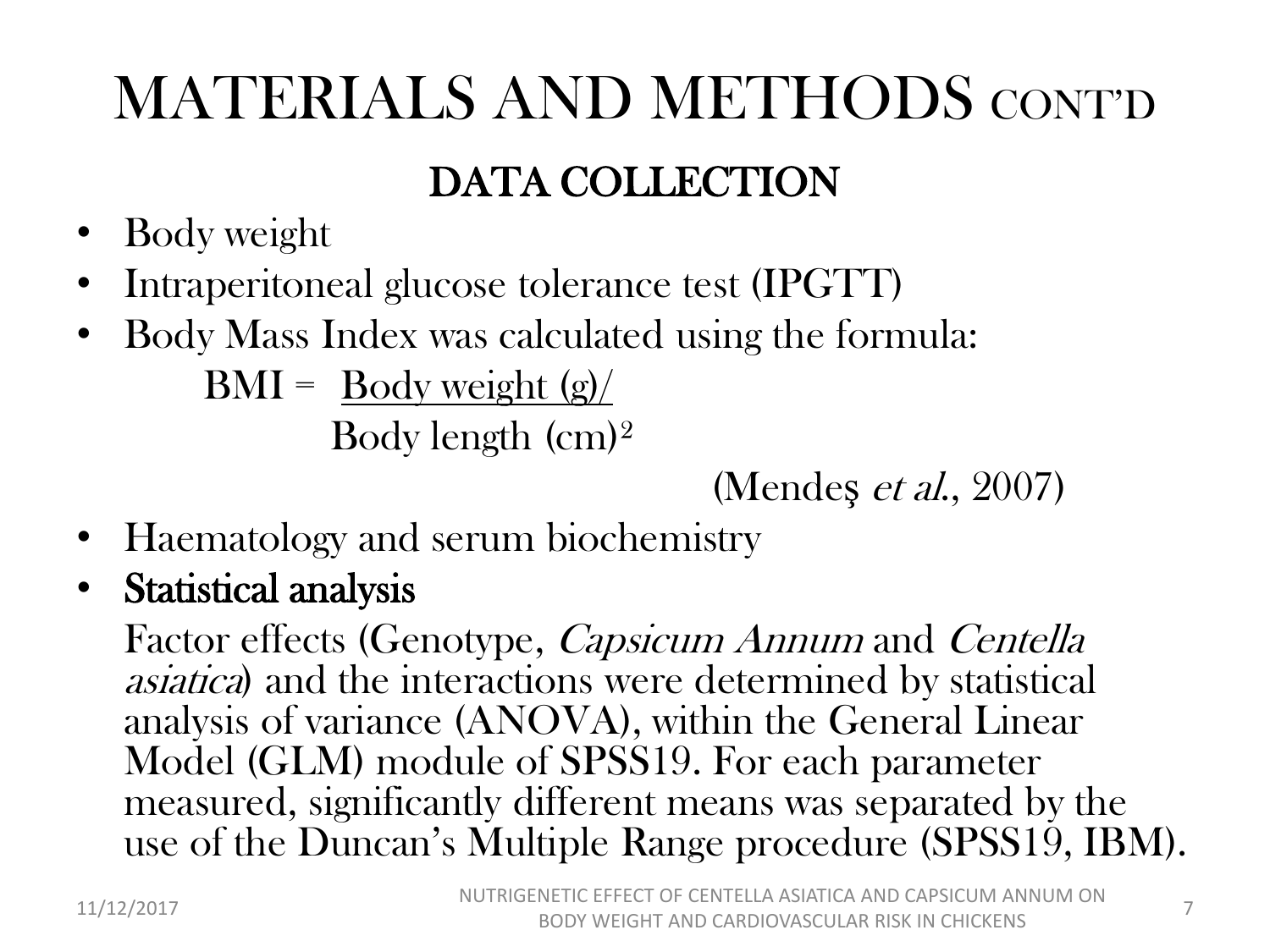### RESULTS AND DISCUSSIONS

TABLE 1 Effect of Genotype, Centella asiatica, Cayenne pepper and their 2- and 3-way interactions on cardiovascular risk related traits in chickens

| <b>Trait</b>              | <b>Breed</b>            |                       | <b>Centelle asiatica</b> |                         | Cayenne pepper          | <b>Interaction</b>      |           |           |                  |                                                           |
|---------------------------|-------------------------|-----------------------|--------------------------|-------------------------|-------------------------|-------------------------|-----------|-----------|------------------|-----------------------------------------------------------|
|                           | Marshall                | Harco                 | 0%                       | 0.2%                    | 0%                      | 0.2%                    | G x<br>Ca | G x<br>Cy | $Ca \times Cy$ G | $\boldsymbol{X}$<br>Ca<br>$\boldsymbol{\mathsf{X}}$<br>Cy |
| Body weight (g)           |                         |                       |                          |                         |                         |                         |           |           |                  |                                                           |
| <b>Body Weight</b><br>wk1 | $179.74 \pm$<br>$3.46*$ | $75.79 \pm$<br>1.85   | $131.05 \pm$<br>9.09     | 125.9 $\pm$<br>8.76     | 124.86 $\pm$<br>8.06    | $131.75 \pm$<br>$9.58*$ | <b>NS</b> | $\ast$    | <b>NS</b>        | <b>NS</b>                                                 |
| <b>Body Weight</b><br>wk4 | $1021.79 \pm$<br>18.15* | $289.46 \pm$<br>10.33 | $711.08 \pm$<br>64.28*   | $621.79 \pm 59$         | $641.62 \pm$<br>57.52   | 687.69 $\pm$<br>65.54*  | <b>NS</b> | $\ast$    | <b>NS</b>        | <b>NS</b>                                                 |
| <b>Body Weight</b><br>wk7 | 2067.78 $\pm$<br>55.97* | 541.89 $\pm$<br>15.79 | 1363.24 $\pm$<br>131.47  | 1223.61 $\pm$<br>136.24 | 1291.08 $\pm$<br>125.34 | 1297.78 $\pm$<br>143.19 | <b>NS</b> | <b>NS</b> | <b>NS</b>        | <b>NS</b>                                                 |
| <b>Obesity/Fatness</b>    |                         |                       |                          |                         |                         |                         |           |           |                  |                                                           |
| <b>BMI_WK1</b>            | $0.45 \pm$<br>$0.02*$   | $0.24 \pm 0.01$       | $0.36 \pm 0.02$          | $0.34 \pm 0.02$         | $0.36 \pm 0.03$         | $0.33 \pm 0.02$         | <b>NS</b> | <b>NS</b> | <b>NS</b>        | <b>NS</b>                                                 |
| <b>BMI_WK4</b>            | $0.79 \pm$<br>$0.02*$   | $0.39 \pm 0.01$       | $0.62 \pm 0.03$          | $0.58 \pm 0.03$         | $0.59 \pm 0.03$         | $0.61 \pm 0.04$         | <b>NS</b> | $\ast$    | $\ast$           | <b>NS</b>                                                 |
| <b>BMI WK7</b>            | $0.94 \pm$<br>$0.02*$   | $0.43 \pm 0.01$       | $0.7 \pm 0.04$           | $0.66 \pm 0.05$         | $0.69 \pm 0.04$         | $0.68 \pm 0.05$         | <b>NS</b> | <b>NS</b> | <b>NS</b>        | $\ast$                                                    |

11/12/2017 G= Genotype, Ca= Centella asiatica, Cy = Cayenne peeper (Capsicum annum), WK =Week, BMI = Body Mass Index,  $*$ =significant (p< 0.05), NS= Not significant (p>0.05)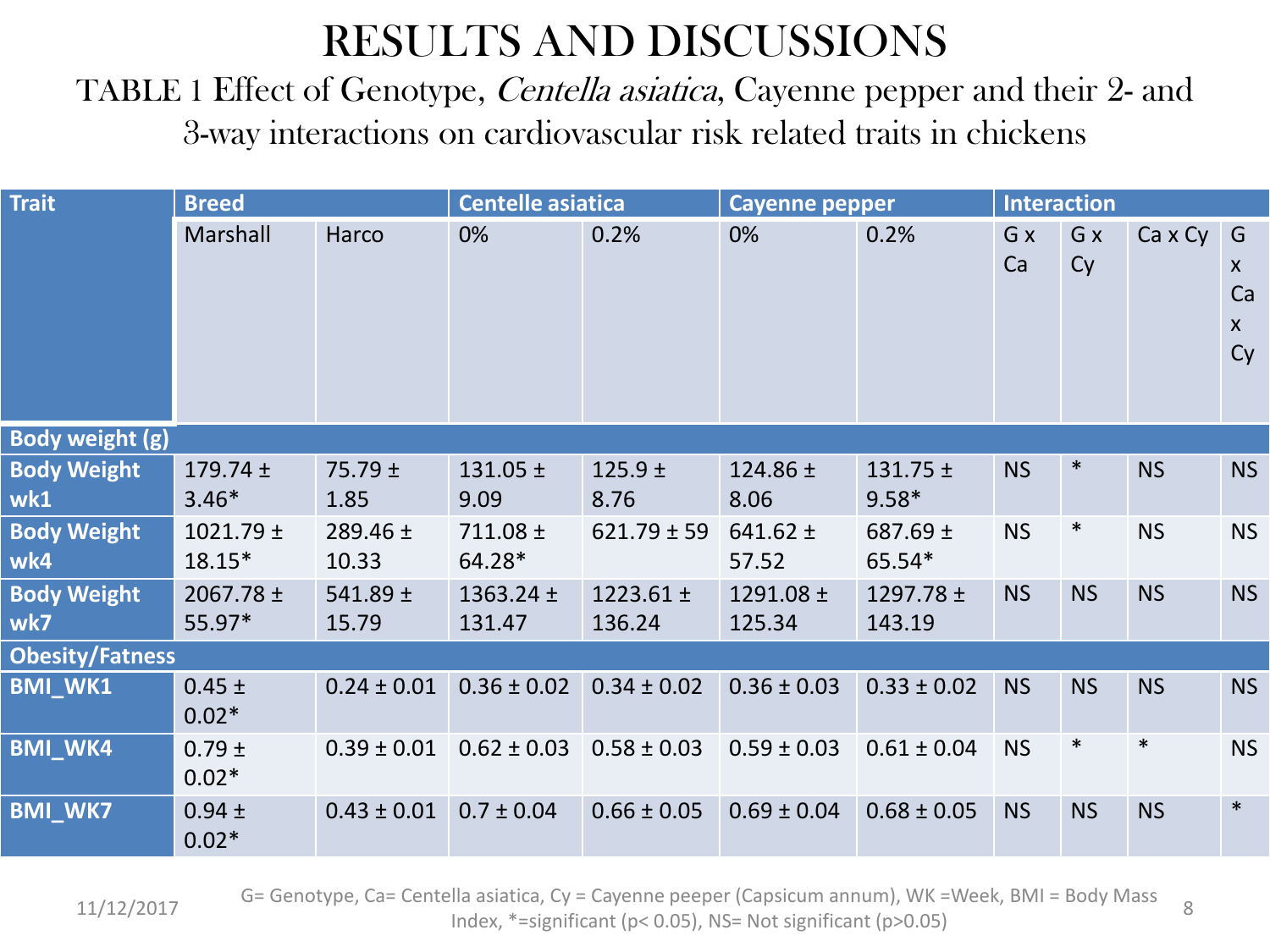### RESULTS AND DISCUSSIONS CONT'D TABLE 2 Effect of Genotype, Centella asiatica, Cayenne pepper and their 2 and 3-way interactions on cardiovascular risk related traits in chickens

| <b>Trait</b>   | <b>Breed</b>    |                 | <b>Centelle asiatica</b>                                |                 | <b>Caynne pepper</b> | <b>Interaction</b> |           |           |            |                |
|----------------|-----------------|-----------------|---------------------------------------------------------|-----------------|----------------------|--------------------|-----------|-----------|------------|----------------|
|                | Marshall        | Harco           | 0%                                                      | 0.2%            | 0%                   | 0.2%               | G x<br>Ca | G x<br>Cy | Ca x<br>Cy | G x Ca x<br>Cy |
| TC (mmol/l)    | $3.02 \pm 0.14$ | $3.4 \pm 0.11*$ | $3.18 \pm 0.12$                                         | $3.24 \pm 0.14$ | $3.28 \pm 0.13$      | $3.14 \pm 0.13$    | <b>NS</b> | <b>NS</b> | $\ast$     | <b>NS</b>      |
| LDL (mmol/l)   | $0.82 \pm 0.05$ | $0.94 \pm 0.04$ | $0.86 \pm 0.05$                                         | $0.9 \pm 0.05$  | $0.91 \pm 0.05$      | $0.86 \pm 0.05$    | <b>NS</b> | <b>NS</b> | <b>NS</b>  | <b>NS</b>      |
| HDL (mmol/l)   | $1.42 \pm 0.09$ | $1.58 \pm 0.05$ | $1.52 \pm 0.08$                                         | $1.48 \pm 0.06$ | $1.54 \pm 0.06$      | $1.46 \pm 0.08$    | <b>NS</b> | <b>NS</b> | <b>NS</b>  | <b>NS</b>      |
| TRIG (mmol/l)  | $0.64 \pm 0.06$ | $0.61 \pm 0.05$ | $0.63 \pm 0.05$                                         | $0.62 \pm 0.06$ | $0.56 \pm 0.03$      | $0.69 \pm 0.07$    | <b>NS</b> | <b>NS</b> | <b>NS</b>  | <b>NS</b>      |
| <b>HDL:LDL</b> | $1.77 \pm 0.07$ | $1.72 \pm 0.06$ | $1.79 \pm 0.06$                                         | $1.71 \pm 0.07$ | $1.75 \pm 0.07$      | $1.75 \pm 0.06$    | <b>NS</b> | <b>NS</b> | <b>NS</b>  | <b>NS</b>      |
|                |                 |                 | $\sim$ $\sim$ $\sim$ $\sim$ $\sim$ $\sim$ $\sim$ $\sim$ |                 |                      |                    |           |           |            |                |

11/12/2017

G=Genotype, Ca=Centella asiatica, Cy=cayenne pepper(Capsicum annum), WK=Week, TC=Total Cholesterol, HDL=High Density Lipoprotein, TRIG=Triglyceride, \*=significant (p<0.05), NS=Not significant (p>0.05)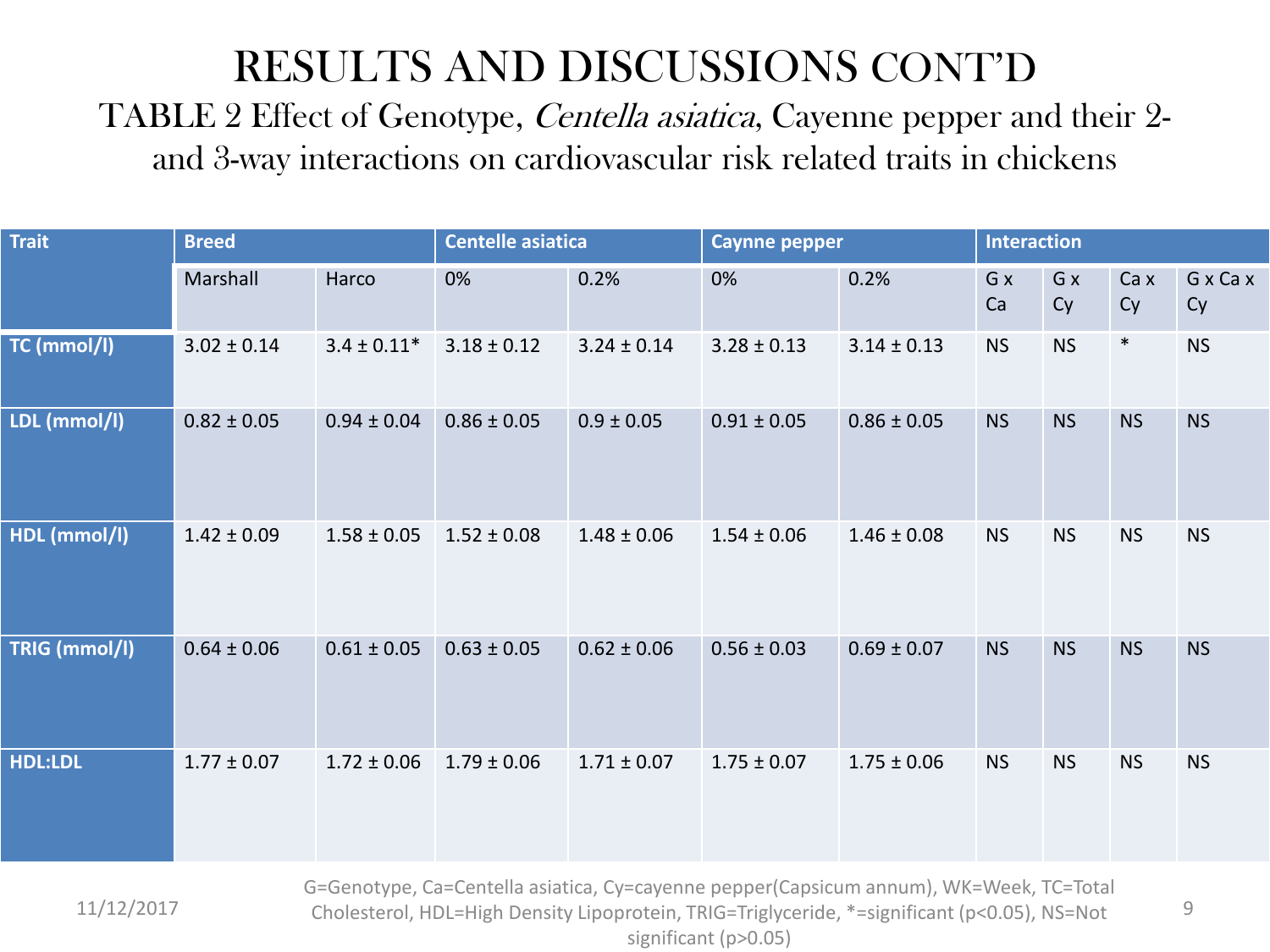### RESULTS AND DISCUSSIONS CONT'D

TABLE 3 Effect of Genotype, Centella asiatica, Cayenne pepper and their 2 and 3-way interactions on cardiovascular risk related traits in chickens

| <b>Trait</b>                                     | <b>Breed</b>     |                  | <b>Centelle asiatica</b> |                       | <b>Cayenne pepper</b>  | <b>Interaction</b> |           |           |           |                |
|--------------------------------------------------|------------------|------------------|--------------------------|-----------------------|------------------------|--------------------|-----------|-----------|-----------|----------------|
|                                                  | Marshall         | Harco            | 0%                       | 0.2%                  | 0%                     | 0.2%               | G x Ca    | G x Cy    | Ca x Cy   | G x Ca x<br>Cy |
| <b>Packed Cell</b><br>Volume (%)                 | $24.8 \pm 0.87$  | $22.6 \pm 0.76$  | $23.65 \pm 1.02$         | $23.75 \pm$<br>0.64   | $22.85 \pm 0.65$       | $24.55 \pm 0.98$   | <b>NS</b> | <b>NS</b> | <b>NS</b> | <b>NS</b>      |
| <b>Hemoglobin</b><br>(g/dL)                      | $10.69 \pm 0.23$ | $10.37 \pm 0.19$ | $10.55 \pm 0.24$         | $10.5 \pm 0.18$       | $10.37 \pm 0.21$       | $10.69 \pm 0.21$   | <b>NS</b> | $\ast$    | <b>NS</b> | <b>NS</b>      |
| <b>White Blood</b><br>Cell (×10 <sup>9</sup> /L) | $8.38 \pm 0.2*$  | $8.14 \pm 0.14$  | $8.35 \pm 0.2$           | $8.17 \pm 0.14$       | $8.26 \pm 0.18$        | $8.26 \pm 0.17$    | $\ast$    | $\ast$    | $\ast$    | $\ast$         |
| <b>Red Blood Cell</b><br>$(x10^{12}/ L)$         | $5.64 \pm 0.13*$ | $5.27 \pm 0.11$  | $5.4 \pm 0.16$           | $5.5 \pm 0.1$         | $5.28 \pm 0.13$        | $5.62 \pm 0.12$    | <b>NS</b> | <b>NS</b> | <b>NS</b> | <b>NS</b>      |
| Neutrophil (%)                                   | $38.35 \pm 1.14$ | $37.45 \pm 0.65$ | $36 \pm 0.92$            | 39.8 $\pm$<br>$0.72*$ | $37.15 \pm 1.12$       | $38.65 \pm 0.65$   | <b>NS</b> | <b>NS</b> | <b>NS</b> | $\ast$         |
| Lymphocyte<br>(%)                                | $60.3 \pm 1.14$  | $60.9 \pm 0.68$  | $62.5 \pm 0.96*$         | $58.7 \pm 0.7$        | 61.45 $\pm$<br>$1.11*$ | $59.75 \pm 0.68$   | <b>NS</b> | <b>NS</b> | $\ast$    | $\ast$         |
| Eosinophil (%)                                   | $1.61 \pm 0.18$  | $1.65 \pm 0.13$  | $1.68 \pm 0.17$          | $1.58 \pm 0.14$       | $1.47 \pm 0.12$        | $1.79 \pm 0.18$    | <b>NS</b> | <b>NS</b> | <b>NS</b> | <b>NS</b>      |

11/12/2017 G=genotype, Ca=Centella asiatica, Cy=cayenne pepper (Capsicum annum),\*=significant (p<0.05), NS=Not significant(p>0.05)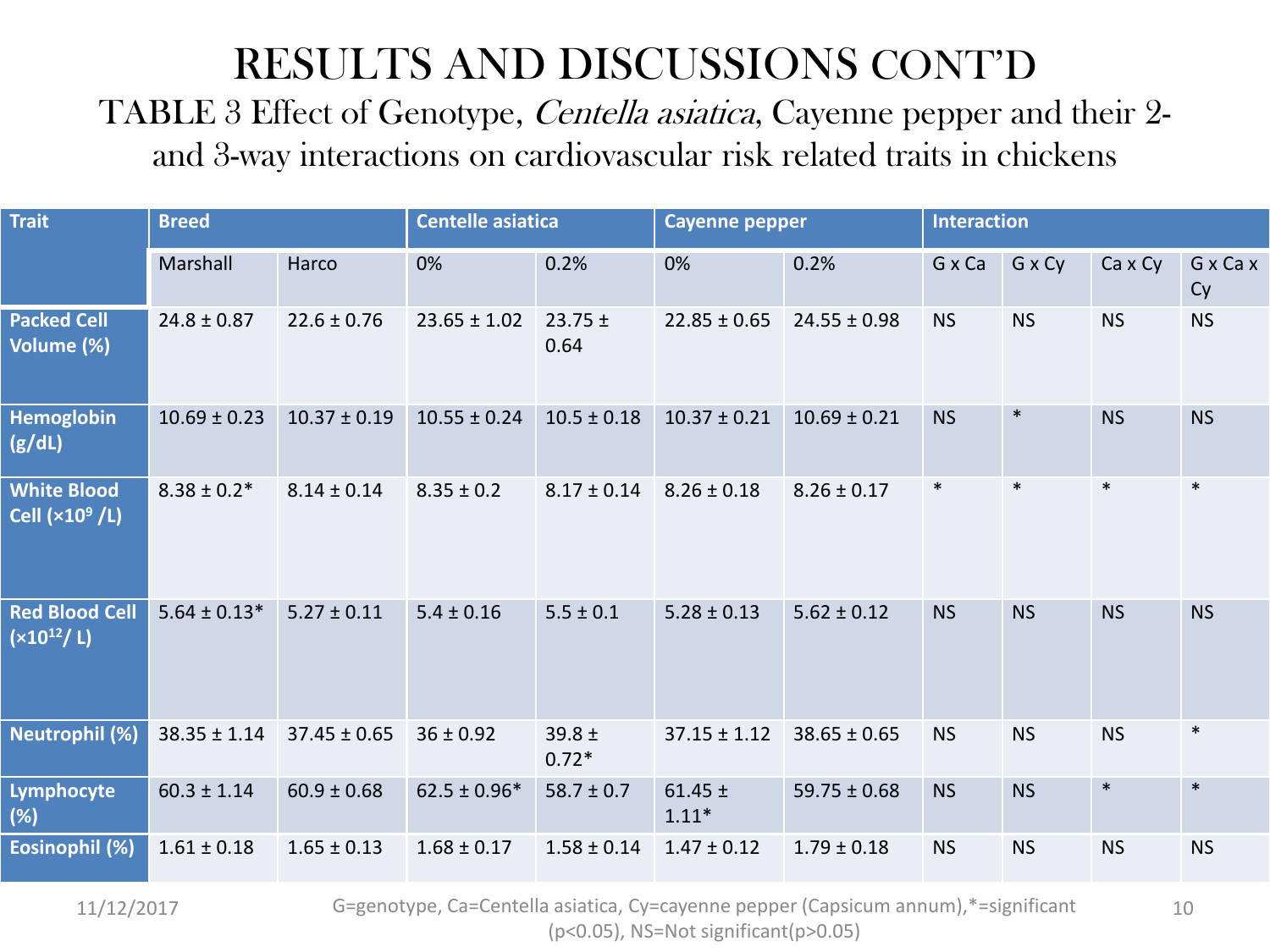### RESULTS AND DISCUSSIONS CONT'D

TABLE 4 Effect of Genotype, Centella asiatica, Cayenne pepper and their 2- and 3-way interactions on insulin secretion and action as revealed in an

|                    | <b>Breed</b>          |                        | Centella asiatica      |                        | Cayenne pepper         |                        | Interaction |            |            |                   |
|--------------------|-----------------------|------------------------|------------------------|------------------------|------------------------|------------------------|-------------|------------|------------|-------------------|
| <b>Trait</b>       | Marshall              | Harco                  | 0%                     | 0.2%                   | 0%                     | 0.2%                   | G x Ca      | G x Cy     | Ca x Cy    | G x<br>Ca x<br>Cy |
| <b>T0 (mmol/l)</b> | $10.33 \pm 0.25$      | 11.52 $\pm$<br>$0.16*$ | $10.75 \pm 0.3$        | 11.06 $\pm$<br>0.21    | $11.29 \pm$<br>$0.21*$ | $10.54 \pm$<br>0.26    | <b>NS</b>   | <b>NS</b>  | $*(0.140)$ | $*(0.1)$<br>39)   |
| T 15<br>(mmol/l)   | $16.36 \pm 0.52$      | 19.09 $\pm$<br>$0.82*$ | 17.96 $\pm$<br>0.89    | $17.38 \pm$<br>0.59    | 17.53 $\pm$<br>0.74    | $17.76 \pm$<br>0.74    | <b>NS</b>   | <b>NS</b>  | <b>NS</b>  | <b>NS</b>         |
| T 30<br>(mmol/l)   | $17.98 \pm 0.86$      | $19.2 \pm 0.73$        | $19.14 \pm$<br>0.81    | 18.04 $\pm$<br>0.81    | 17.98 $\pm$<br>0.93    | 19.08 $\pm$<br>0.7     | <b>NS</b>   | <b>NS</b>  | <b>NS</b>  | <b>NS</b>         |
| T 75<br>(mmol/l)   | $13.11 \pm 0.38$      | $16.34 \pm$<br>$0.75*$ | $15.37 \pm$<br>$0.89*$ | $14.03 \pm 0.4$        | $15.2 \pm 0.92$        | $14.19 \pm$<br>0.36    | <b>NS</b>   | $*(0.176)$ | $*(0.195)$ | <b>NS</b>         |
| <b>CumG</b>        | 1157.1 $\pm$<br>34.43 | 1270.89 ±<br>34.16*    | 1225.58 $\pm$<br>39.68 | 1200.15 $\pm$<br>33.67 | 1186.82 $\pm$<br>40.27 | 1236.98 ±<br>32.3      | <b>NS</b>   | <b>NS</b>  | <b>NS</b>  | <b>NS</b>         |
| <b>K15to75</b>     | $-0.07 \pm 0.01$      | $-0.03 \pm$<br>0.03    | $-0.04 \pm$<br>0.03    | $-0.06 \pm$<br>0.01    | $-0.03 \pm$<br>0.03    | $-0.07 \pm$<br>0.01    | <b>NS</b>   | $*(0.181)$ | $*(0.209)$ | <b>NS</b>         |
| <b>K15to30</b>     | $0.11 \pm 0.05$       | $0.01 \pm 0.11$        | $0.07 \pm 0.11$        | $0.04 \pm 0.05$        | $0.03 \pm 0.11$        | $0.09 \pm$<br>0.05     | <b>NS</b>   | <b>NS</b>  | <b>NS</b>  | <b>NS</b>         |
| <b>DeltaG</b>      | 382.73 ±<br>34.2      | 407.21 $\pm$<br>40.16  | 419.53 $\pm$<br>39.92  | $371.03 \pm$<br>33.8   | $339.71 \pm$<br>37.88  | 446.85 $\pm$<br>32.42* | <b>NS</b>   | <b>NS</b>  | <b>NS</b>  | <b>NS</b>         |
|                    |                       |                        |                        |                        |                        |                        |             |            |            |                   |

#### Intraperitoneal Glucose Tolerance test

11/12/2017

Ca=Centella asiatica, Cy=cayenne pepper (Capsicum annum),

 $*$ =siginficant (p<0.05), NS=Not significant (p>0.05) 11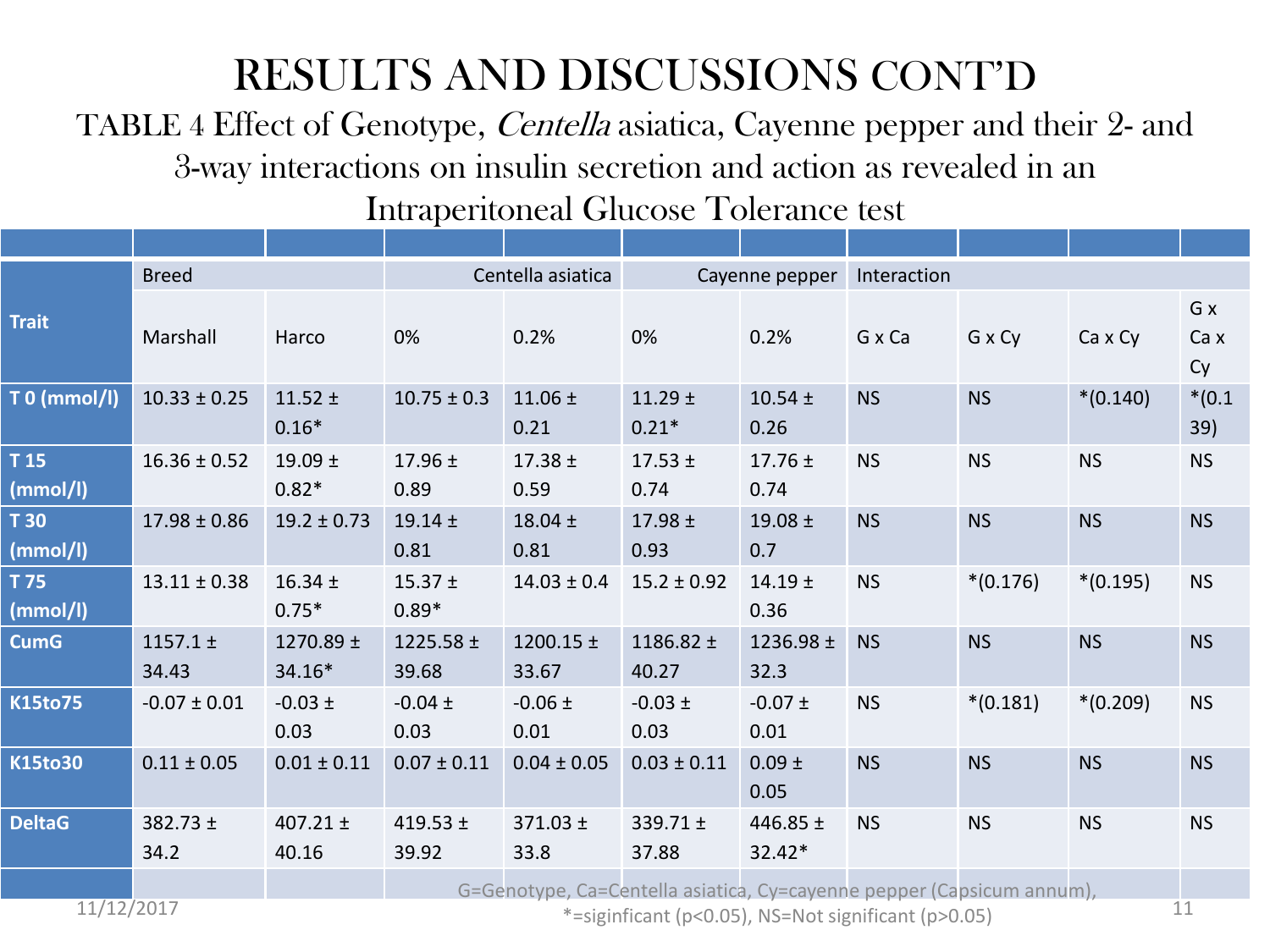## RECOMMENDATION

- *Centella asiatica* should be used as a nutraceutical dietary supplement in the diet of chickens (raised for meat) at the level examined, to reduce cardiovascular risk over a 7 week production cycle through its effect in transiently reducing body weight and improving insulin secretion and action as measured by glucose tolerance.
- Cayenne pepper should be used as a nutraceutical dietary supplement in the diet of chickens (raised for meat) at the level examined, to reduce cardiovascular risk over a 7 week production cycle through its effect in reducing inflammation.
- Given the Genotype x Nutraceutical interaction effects observed here, care should be exercised in use of Centella asiatica and Cayenne pepper for the prescribed purposes, ensuring that the desired effects are present within the genotype background context in which they are used.